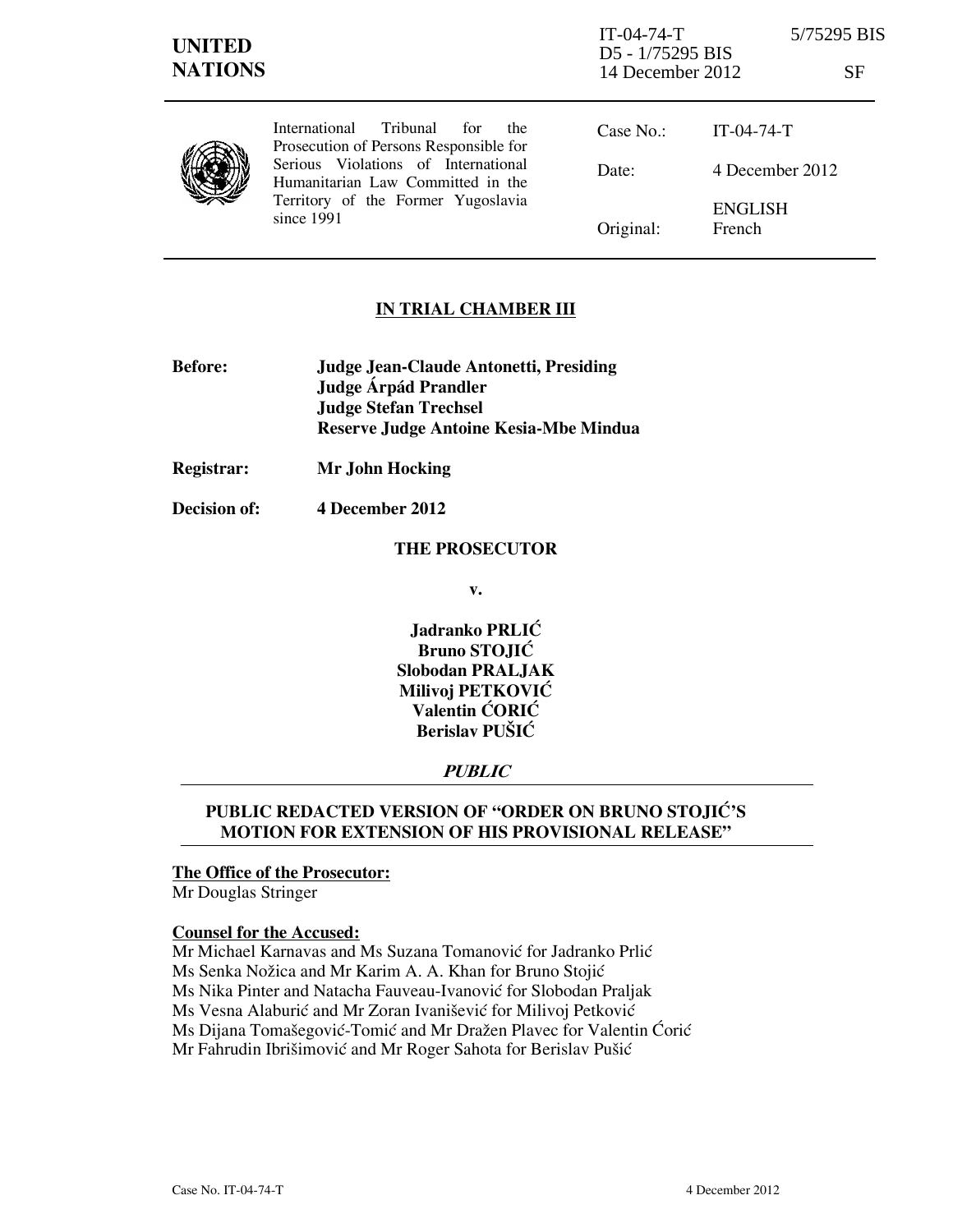**TRIAL CHAMBER III** ("Chamber") of the International Tribunal for the Prosecution of Persons Responsible for Serious Violations of International Humanitarian Law Committed in the Territory of the Former Yugoslavia since 1991 ("Tribunal"),

**SEIZED** of "Bruno Stojić's Motion for Extension of His Provisional Release", filed as a confidential document by Counsel for the Accused Bruno Stojić ("Accused Stojić" and "Stojić Defence") on 27 November 2012 with a confidential annex ("Motion"), in which the Stojic Defence requests that the Chamber extend the provisional release of the Accused Stojić for a period as deemed appropriate by the Trial Chamber,<sup>1</sup>

**NOTING** the "Prosecution Response to Bruno Stojić's Motion for the Extension of His Provisional Release", filed by the Office of the Prosecutor ("Prosecution") as a confidential document on 29 November 2012 ("Response"), in which the Prosecution partly opposes the Motion, $<sup>2</sup>$ </sup>

**NOTING** the "Decision on Bruno Stojić's Motion for Provisional Release", rendered by the Chamber as a confidential and *ex parte* document with two confidential and *ex parte* annexes on 1 December 2011 ("Decision of 1 December 2011"), in which the Chamber ordered the provisional release of the Accused Stojić [REDACTED] for a limited period of time and set out the procedure to be followed for any request to extend the said release, $3$ 

**NOTING** the "Public Redacted Version of 'Order on Bruno Stojić's Motion for Extension of His Provisional Release'", rendered on 11 September 2012 ("Order of 11 September 2012"), in which the Chamber extended the provisional release of the Accused Stojić under the same conditions as those set out in the Decision of 1 December  $2011<sup>4</sup>$ 

**CONSIDERING** that in support of the Motion, the Stojic Defence argues that the requirements under Rule 65 (B) of the Rules of Procedure and Evidence ("Rules")

 $\overline{a}$ 

 $<sup>1</sup>$  Motion, paras 1 to 2 and p. 6.</sup>

<sup>&</sup>lt;sup>2</sup> Response, para. 1.

<sup>3</sup> Decision of 1 December 2011, para. 40 and p. 13; confidential and *ex parte* Annexes 1 and 2 to the Decision of 1 December 2011

<sup>4</sup> Order of 11 September 2012, p. 5.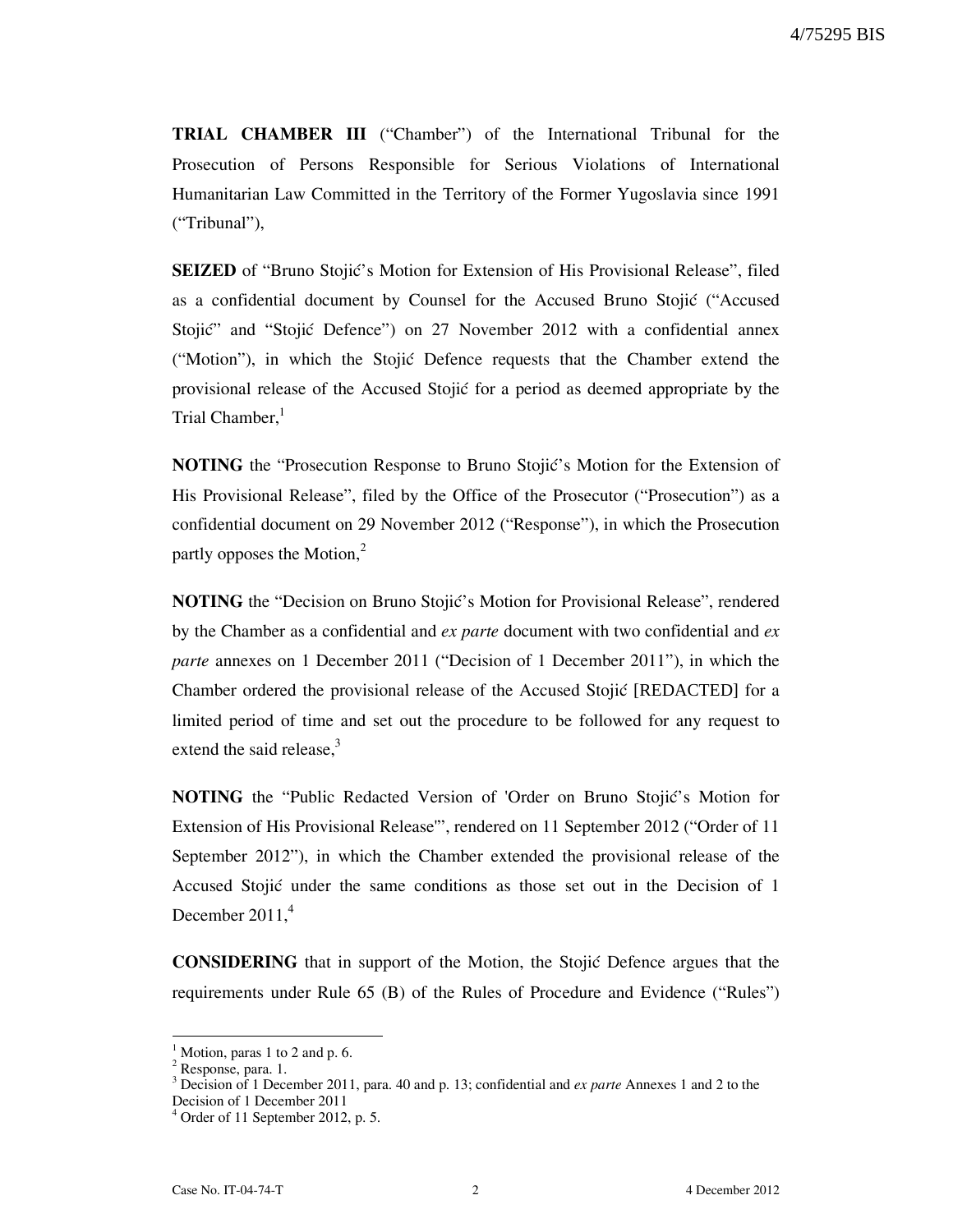have been met; that, more specifically, the Government of Croatia has provided once again guarantees that the Accused Stojić will return;<sup>5</sup> that the Accused Stojić complied with the conditions imposed by the Chamber in its Decision of 1 December 2011 and by the subsequent decisions extending his provisional release; $6$  that the Accused Stojić does not constitute a flight risk and will not pose a threat to any victims or witnesses;<sup>7</sup> and, finally, that the Accused Stojić will continue to comply with all the conditions of his provisional release; $\delta$ 

**CONSIDERING** that in its Response, the Prosecution opposes the provisional release of the Accused for an indefinite period, but does not oppose an extension of his provisional release for a period of [REDACTED] insofar as all existing conditions imposed on the Accused by the Chamber remain the same,<sup>9</sup>

**CONSIDERING** that the Chamber notes that the Government of the Republic of Croatia provided guarantees in its letter of 14 November 2012 that, should his provisional release be extended by the Chamber, the Accused Stojić would not influence or pose a threat to victims, witnesses or any other persons during his provisional release and would return to The Hague when ordered to do so by the Chamber, $10$ 

**CONSIDERING** that the Chamber finds that, in light of the reports presented by the Croatian authorities pursuant to the Decision of 1 December 2011, the Accused Stojić has complied with the conditions of his provisional release,  $11$ 

**CONSIDERING** that the Chamber is of the opinion that compliance with the conditions of the provisional release and the guarantees provided by the Republic of Croatia for each new request for an extension of provisional release are sufficient to assess whether the requirements under Rule 65 (B) of the Rules have been met,

**CONSIDERING** that in view of the aforementioned, the Chamber is persuaded that the Accused Stojić would return to the UNDU, should his provisional release be

 5 Motion, para. 5 and confidential Annex.

<sup>6</sup> Motion, paras 1 and 6 to 8.

<sup>&</sup>lt;sup>7</sup> Motion, paras 9 and 10.

<sup>&</sup>lt;sup>8</sup> Motion, para. 11.

<sup>&</sup>lt;sup>9</sup> Response, para. 1.

 $10$  Confidential annex to the Motion.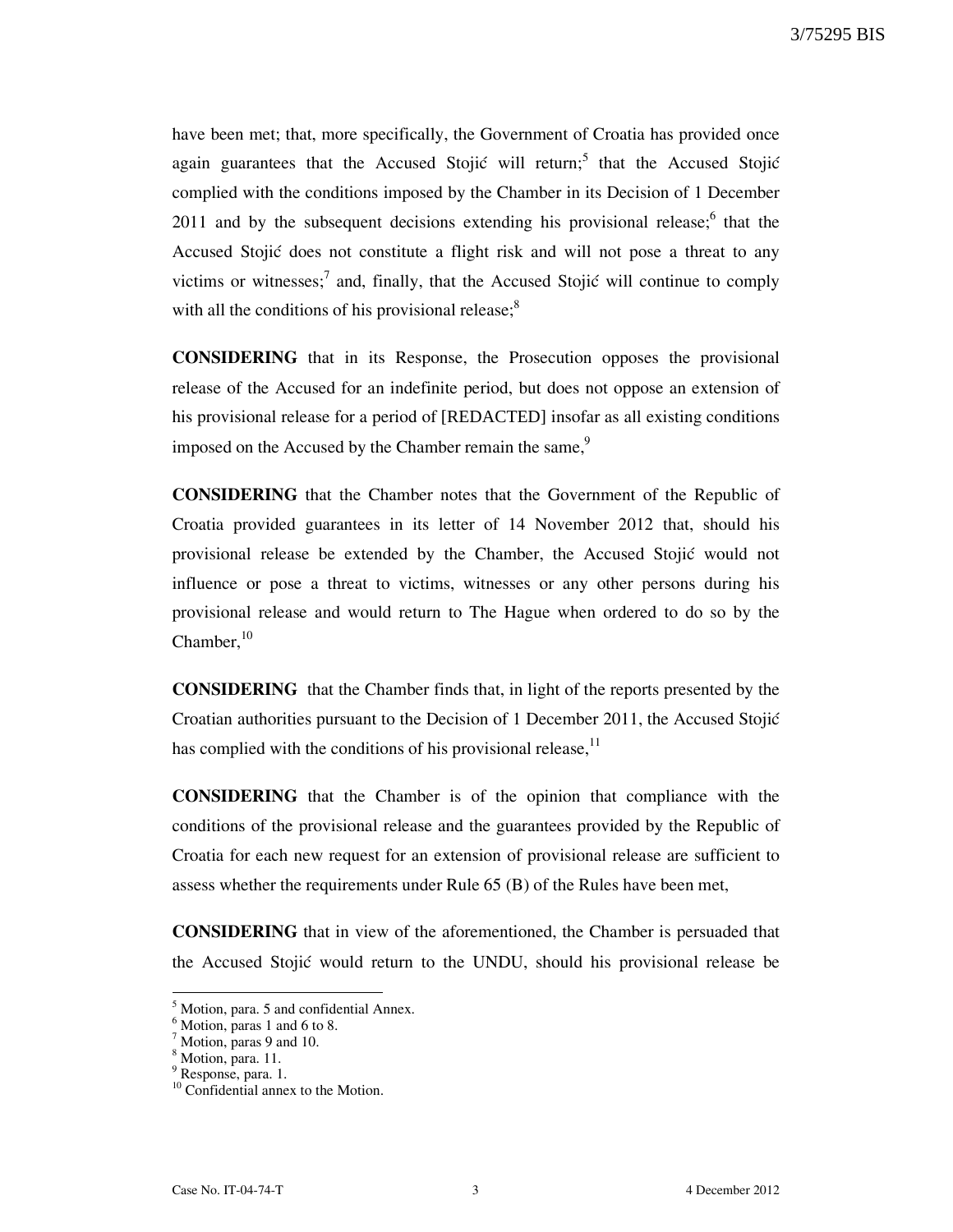extended; that he would not pose a danger to victims, witnesses or any other persons and that, consequently, the requirements under Rule 65 (B) of the Rules have been met,

**CONSIDERING** that to the extent that a provisional release for an indeterminate period of time would not be appropriate as the Chamber would not be able to assess adequately the flight risk, the Chamber consequently decides to set the extension of the provisional release of the Accused Stojić [REDACTED], $^{12}$ 

**CONSIDERING** that in view of the aforementioned, the Chamber deems that an extension of the provisional release of the Accused Stojić for a limited period under the same conditions as those set out in the Decision of 1 December 2011, in particular the place of residence, would allow the Chamber to keep control of the progress of this provisional release,

**CONSIDERING**, finally, that the Chamber recalls that it can order the immediate return of the Accused Stojić to the UNDU at any time, should it render the final judgement before the expiry of the period of extended provisional release set by the Chamber,

#### **FOR THE FOREGOING REASONS**,

**PURSUANT TO** Rule 65 (B) of the Rules,

**GRANTS** the Motion,

**DECIDES** to extend the provisional release of the Accused Stojić until [REDACTED],

 $\overline{a}$ 

 $11$  Including the report by the Croatian authorities of 15 November 2012, filed by the Registry on 28 November 2012.

 $12$  Decision of 1 December 2011, para. 39.